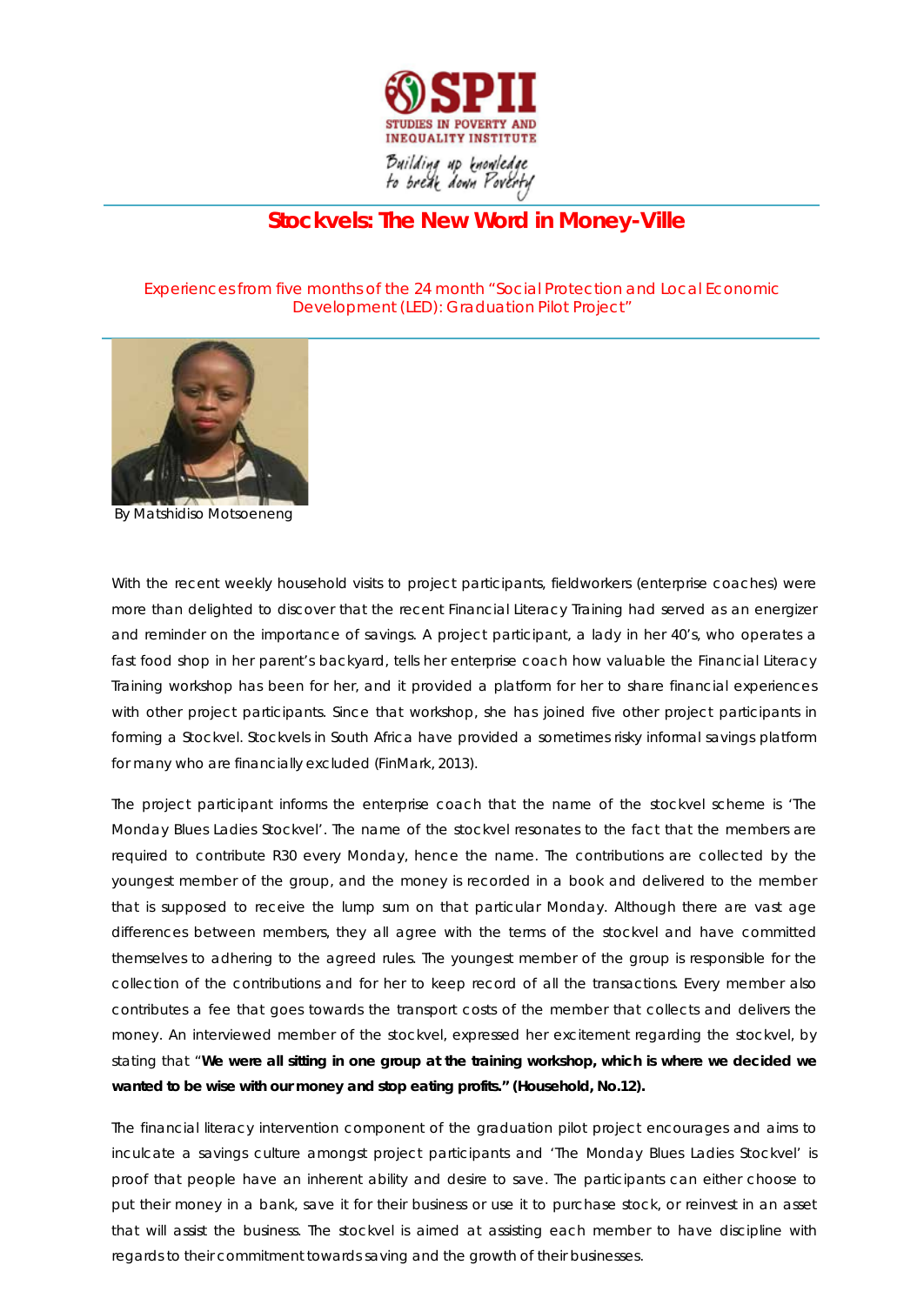

**"***Nna ke batla ho boloka tjhelete eo ya stockvel bankeng hore ke tlo kgona ho reka mochini wa*  dichips, hore ke kgone ho etsa dichips tse ngata ka nako eo bareki ba bang bangata ka nako ya dijo". (Iranslation: "I want to save the money from the stockvel at the bank so that I will be able to buy *another fried chips processer machine, to be able to make more fried chips when I have a lot of customers during lunchtime." (Household, No.12).*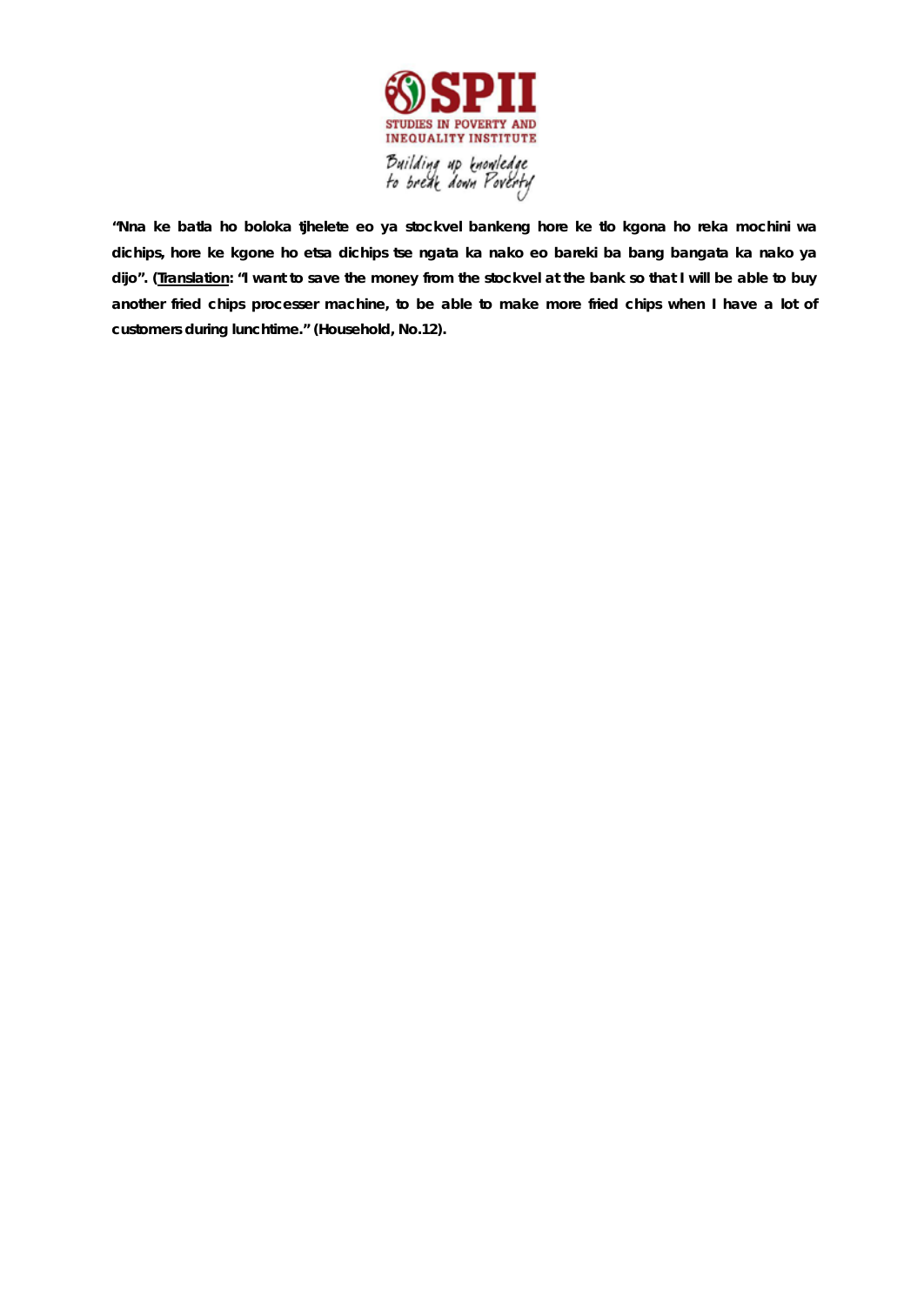

Another project participant, a street trader, didn't join the *"The Monday Blues Ladies Stockvel"* as she is already part of **four other** *stockvels*. The participant informs her enterprise coach that since the Basic Business Management Skills Training, she understands the importance of having basic business management skills and she has since started applying some of the lessons she learned during the workshop, with the assistance of the enterprise coach, such as keeping record of her sales so that she is able to enough money to pay her *stockvels*. She mainly sells school regalia, amongst other things, and has been selling in the streets of Evaton and the comfort of her home for the past five years.

Her first *stockvel* is made up of eight women from the area, and each member contributes R125, and it is undertaken at the pay-point of the South African Social Security (SASSA), where payments of social cash trasnfers such as the Child Support Grant (CSG) and the Old Age Grant (OAG) are made. Her second *stockvel* is made up of street traders, and pays out a lump sum of R8000 when it's each woman's turn to be a recipient of the *stockvel*. In this stockvel*, there are 16* members, who have the option of contributing between R250 to R500 per month. Members contribute according to how much they can afford and this will also determine how much their pay-out will be.

## *"Batho ba patala hoya ka moo ba kgonang ka teng, ke ka hong ba bang ba ntshang R250, ha babang ba ntsha R500." (Household, No.37)*



Her other two *stockvels* are for saving up money for groceries at the end of the year . To this one she makes a contribution of R1000 per month, with ten other ladies in Orange Farm. The participant says she has chosen to save her money through the *stockvel* as it is more convenient and there is flexibility in terms of having access to the money, compared to a savings plan at a bank. She expresses that she needs more orientation in terms of bank operations and procedures when it comes to having a savings plan, as she is unsure of the interest and the flexibility she has towards accessing the money if she needs to.

What we are learning during this project is that despite what the vision or mission might be for the businesses and households, people want to save and *stockvels* provide a convenient and better understood savings platform. It also highlights the need to keep orientating people on the functionalities of Banks, especially the cost implications. The project participants reflect that although banks may provide reduced risk option when saving money, *stockvels* provide more assurance in terms of getting the correct amounts saved or invested without having to worry about incurred bank charges and handling fees.